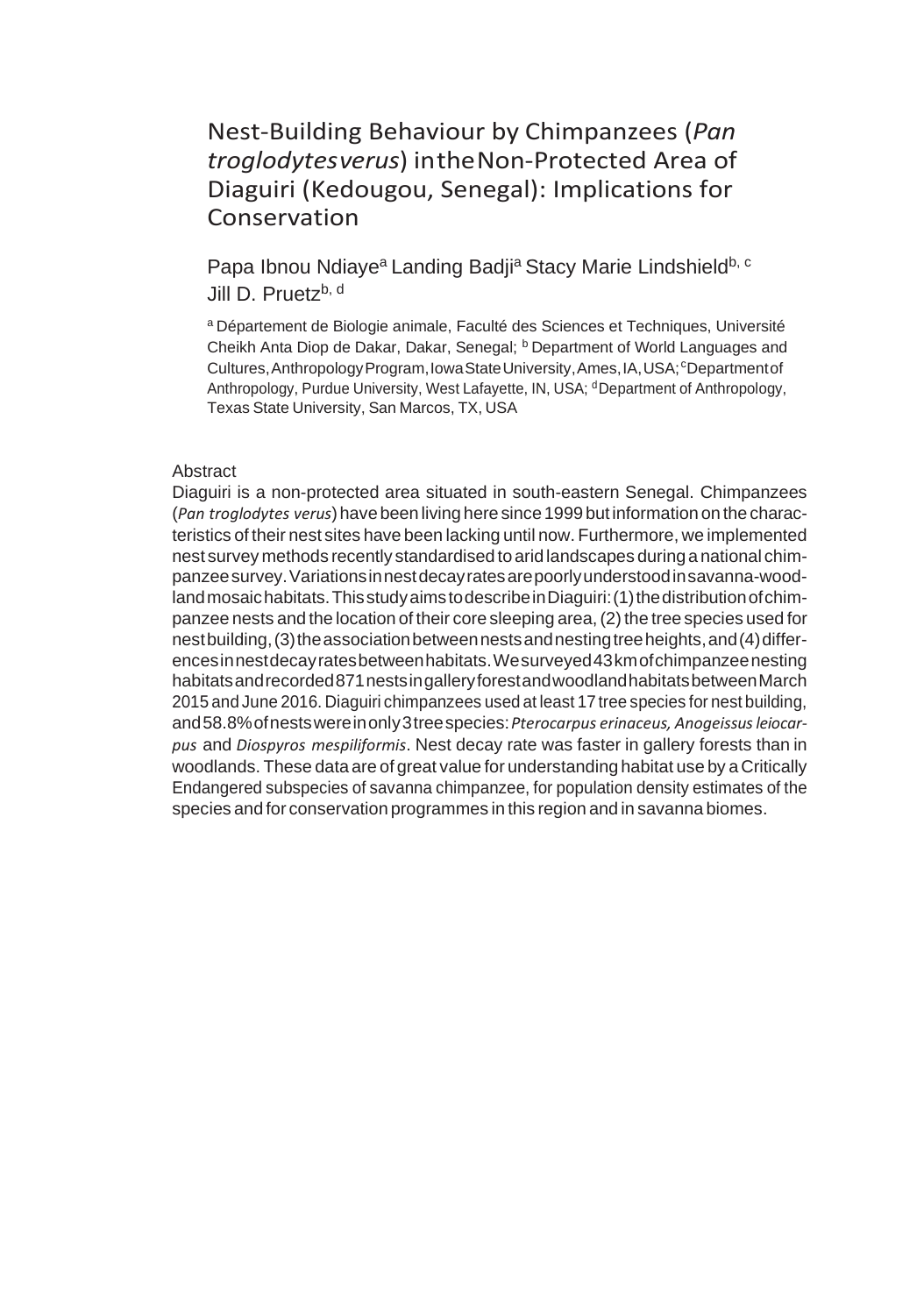## **Introduction**

Chimpanzees (*Pan troglodytes*) are listed as an Endangered species underthe International Union for Conservation of Nature (IUCN) Global Species Programme [Oates et al.*,* 2008]. The West African chimpanzee *(P. t. verus)* is one of the most threatened subspecies [Kormos and Boesch, 2003]; it was relisted as Critically Endangeredin2016duetosignificantregional-widepopulationdeclines[Humleetal.,2016; Kühl et al*.,* 2017]. Conserving these great apes requires a detailed understanding of their population size, spatial distribution and demographic trends. Survey and monitoring programmes are designed to provide this information. However, it is generally difficult to observe wild great apes in their natural habitat. Thus, nest count surveys are commonly used by researchers (1) to estimate great ape population sizes and (2) to determine habitats used for nesting and related aspects of nesting behaviour, especially for unhabituated apes [Pruetz et al., 2002; Kühl et al., 2008; Hernandez-Aguilar, 2009;Ukpong et al., 2013; Hakizimana et al*.,* 2015;Dutton et al*.,* 2016;McGrew, 2017].

Nestbuildingbehaviourmaybealearnedpatterninallgreatapespecies.Weaned individualsofallgreatapespeciesbuildnestsinwhichtheysleepatnightorsometimes restduringtheday.Typicallyanestisconstructed,immediatelyusedandabandoned the next morning [Kühl et al., 2008; Hernandez-Aguilar et al., 2013]. Nests can remain visibleinthehabitatforseveralweeksormonthsafterconstructionanduse.Newnests are built each night, they may also be made during a mid-day rest [Kühl et al., 2008].

Chimpanzees show great selectivity for nest tree species, as they use only a subset ofthetotalavailabletree species fornesting.Althoughnosinglecharacteristichas been found sufficient for explaining preferences in terms of nest tree species, nest tree selectivity has been linked generally to physical characteristics of the trees [Furnichi and Hashimoto, 2004; Hernandez-Aguilar, 2006; Ndimuligo, 2007; Stanford and O'Malley, 2008; Koops et al., 2012; Hernandez-Aguilar et al., 2013; Carvalho, 2014]. In light of the tremendous variation in nesting tree characteristics, managers of natural resources need to take account of information on nesting tree preference by chimpanzee populations. This information is of great help forthe formulation of efficient conservation action plans. Thus, researchers must provide local information on nesting tree species, relationships between nest heights and tree heights, physical characteristics of the trees and the habitat types that chimpanzees preferentially use for nesting [Basabose and Yamagiva, 2002; Furnichi and Hashimoto, 2004; Hernandez-Aguilar, 2006; Ogawa et al., 2007; Hernandez-Aguilar, 2009; Koops et al., 2012; Ndiaye et al., 2013a, b; Ogawa et al*.*, 2014; Hakizimana et al., 2015]. Chimpanzees use particular treespecies fornest construction[Brownlowetal.,2001].IntheNimbaMountains (Guinea), chimpanzees use 53.2% of the available tree species for nesting [Koops et al., 2012]. The 10 most frequently used species, namely *Chidlowia sanguinea, Rinorea*  sp., *Chrysophyllum africanum, Amanoa bracteosa, Santiria trimera, Ituridendron bequaertii, Bussea occidentalis, Synsepalum* sp., *Manilkara abovata* and *Drypetes afzelii*, contained 56% of the nests. In the Boé area (Guinea), chimpanzees preferred to make their nests in *Khaya senegalensis*, *Parkia biglobosa*, *Erythrophleum suaveolens* and *Cola cordifolia* [Hoogveld, 2013]. In Lagoas de Cufada Natural Park, in Guinea, chimpanzees made 52.7% of their nests in *Dialium guineense*[Carvalho et al., 2015]. In Bagnomba (Senegal), 63%ofthe chimpanzeenestswere in*Diospyrosmespiliformis*  and *Pterocarpus erinaceus* [Badji et al*.*, 2018]. Of the 123 available tree species in Mambilla Plateau in Tarabi State (Nigeria), the Nigerian/Cameroon chimpanzes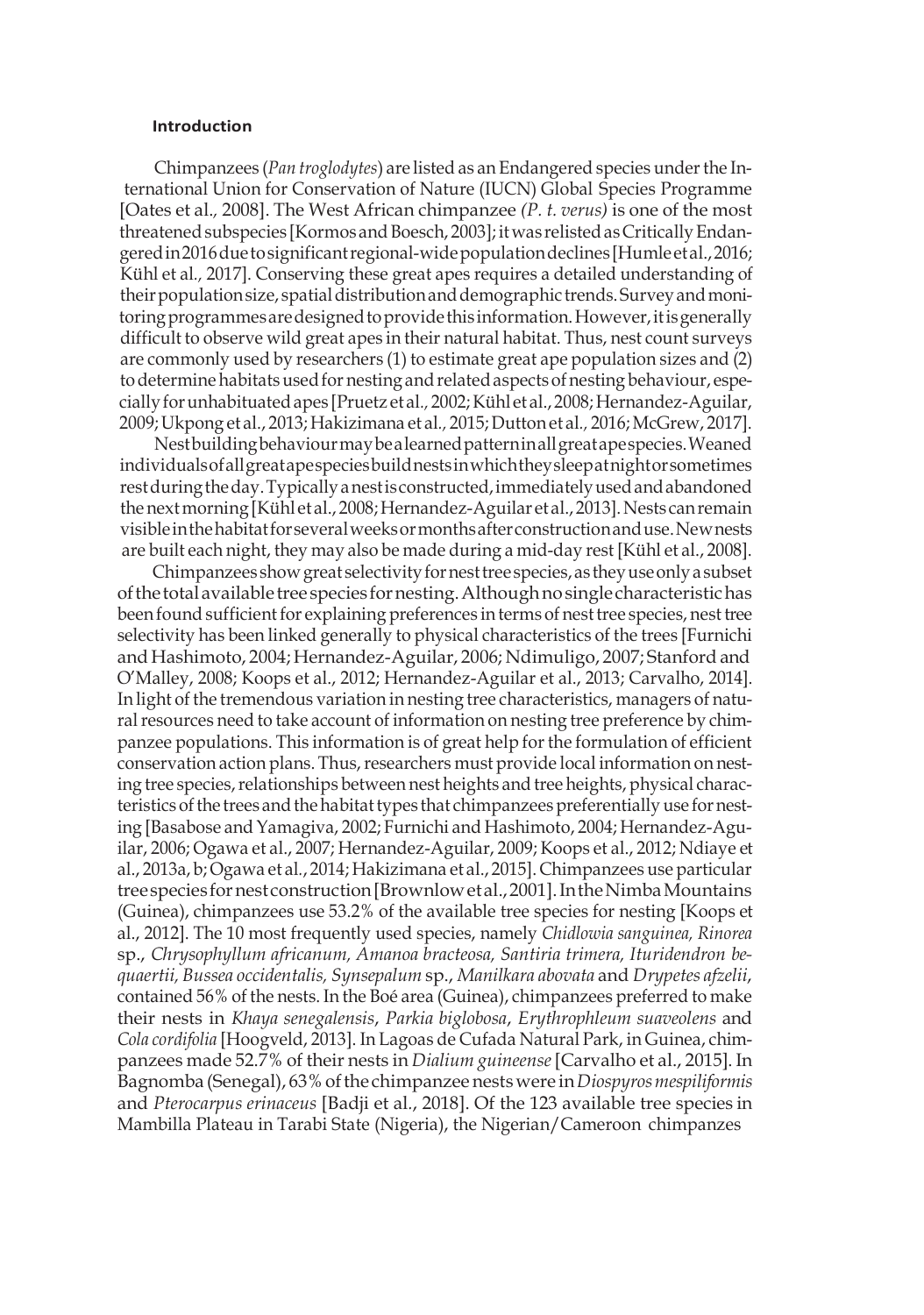(*Pantroglodytesellioti*)useonly28.45%ofthetreespeciesfornesting.Thetop5identified nesting tree species were *Anthonothanoldeae,Macarangamonandra,Strombosia scheffleri, Trichilia welwitschii* and *Isolona deightonii* [Dutton et al., 2016]. In BwindiNationalPark(Uganda), chimpanzees make nests in 38 of 163 tree species, and 72.1% of nests (*n* = 2,463) were constructed in just 4 species: *Cassipourea* sp., *Chrysopyllum gorungosanum, Drypetes gerrardii* and *Teclea nobilis* [Stanford and O'Malley, 2008]. Studies in Kibira National Park (Burundi) have focused on the environment and the characteristics of the trees used by chimpanzees for nesting and the type of habitat where nest sites are located [Hakizimana and Huynen, 2013; Hakizimana et al.*,* 2015].

The numerous publications devoted to the nesting behaviour of chimpanzees clearlyshow its importance forthewelfare andsurvival ofthis species. Studies of methods used to assess chimpanzee nesting behaviour in Budongo, Uganda, showed that different measures can have large effects on the estimation of chimpanzee density [Plumptre et al., 2003]. The key to accurately estimating population densities based on nesting behaviour is nest decay rate. Nest decay should be monitored in several areas if a large-scale census is being carried out because variation may occur at different sites and in different seasons [Kühl et al., 2008].

InSenegal,chimpanzeeshaveadjustedtoahot,dryandopenhabitat[Pruetzetal., 2002,2008].Whilesomestudieshavefocusedonnestingbehaviourhere[Stewartetal., 2007;Pruetzetal.,2008;Ndiayeetal.,2013a,b;Badji etal., 2018],mostresearchhas been done in the Niokolo Koba National Park (NKNP) or on the single habituated groupatFongolioutside theNKNP,buttherehavebeennostudies inthenon-protectedareaofDiaguiri,Senegal.TheDiaguiri chimpanzeesliveinanopenanddryecosystemthatisintensivelyusedbythelocalhumanpopulation.Forthisreason,westudied their nesting behaviour to obtain scientific information specifically for the implementation of a conservation programme. Here we present the first data from Diaguiri on the nesting sites used by a population of chimpanzees never previously studied, and, in this non-protected area, we show the tree species used to nest in, the vertical distribution of the nests and the nest decay rate. These data are necessary to improve the conservation and management of chimpanzees in Diaguiri, specifically to inform policy on protecting key ecological aspects of the chimpanzees' natural environment.

## **Material and Methods**

#### *Study Site and Subjects*

Our study was conducted in the hot, dry and open savanna of Diaguiri (UTM Zone 28N: 823230 E, 1396425 N) between March 2015 and June 2016. It is a non-protected area situated in the Kedougou region, outside NKNP, in the south-eastern region of Senegal (West Africa) (Fig. 1). Diaguiri is about 70 km from NKNP and 60 km from Bagnomba, and it has Sudano-Guinean types of climate and vegetation. It is a woodland-savanna mosaic landscape, which is mainly comprised of open-canopy habitats (woodland, bamboo woodland, grassland with scattered trees, treeless grassland) but also has small patches of closed-canopy (gallery forest, ecotone forest) habitat [Pru- etz et al., 2008]. Diaguiri receivessome of the highest rainfall levels within the country. From 1995 to 2014, the annual rainfall rangedfrom900to1,800mm,andthemeanannualtemperaturewas

28.6°C (t<sub>max</sub>35.4°C, t<sub>min</sub> 21.9°C) [Agence Nationale de l'Aviation Civile et de la Météorologie de Sénégal (ANACIM), 2015]. The dry season occurs from November to April and the rainy season from June to October.Duringtherainyseason,thegalleryforestsareflooded.ThemonthofMay is a transitionpoint betweenthedry andtherainy seasons[Ndiayeetal.,2013b].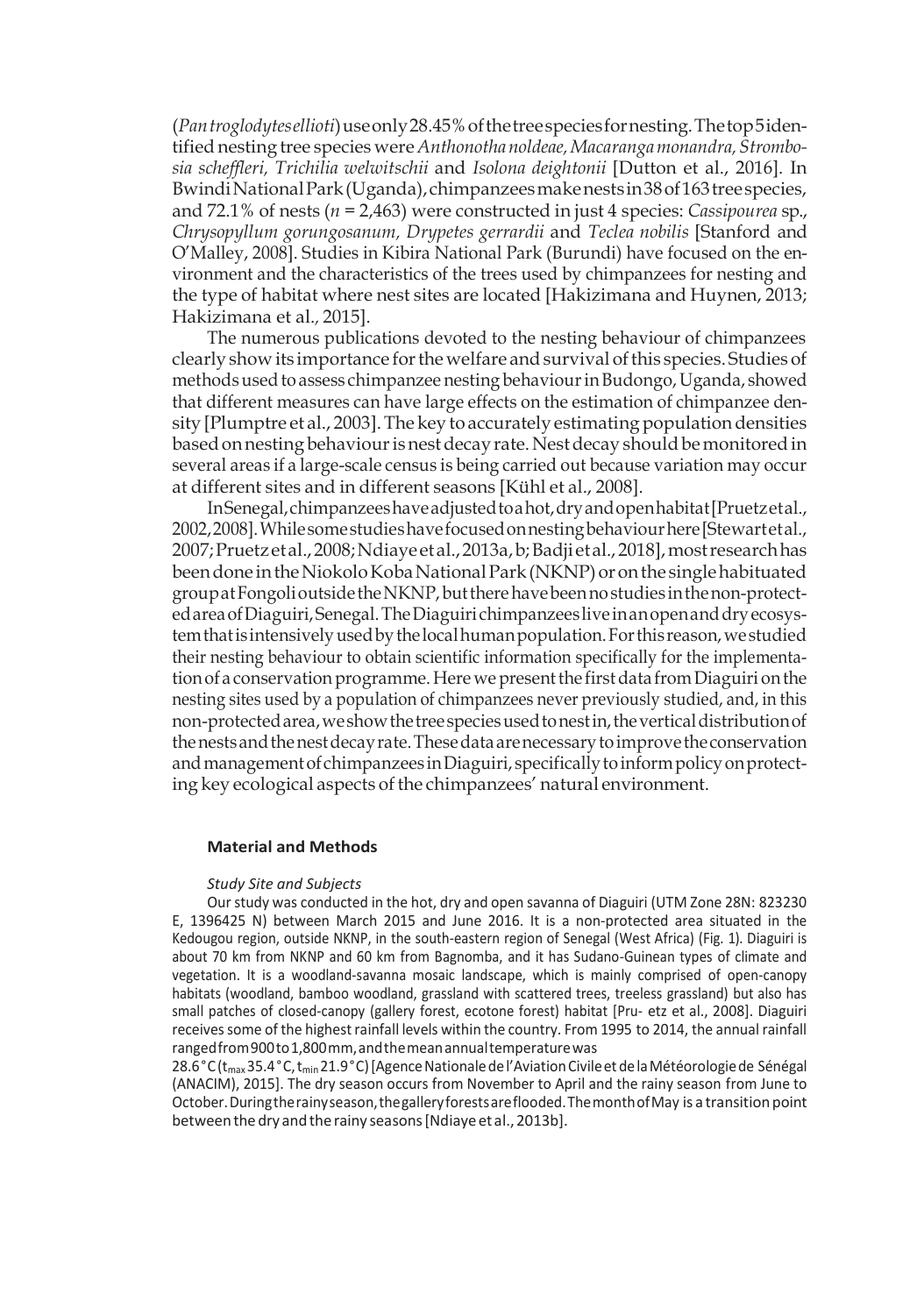

**Fig. 1.** Location of the study site.

Diaguiri is situated close to the city of Kedougou, a major hub within the Kedougou region  $(Fig.1,2)$ . The local human population is largely unaware of the importance of chimpanzees and their conservation [Ndiaye P.I., unpubl. observations]. Agricultural practices, hunting, poaching and gold mining are potential threats to the conservation of chimpanzees and their habitats at Diaguiri, similar to other areas of the species' range across Africa [Kormos et al., 2004]. Today, thelocalhumanpopulationofDiaguiriiscomposedmainlyofMuslimswhodonoteatprimates, butthehuntingofotherwildanimals constitutesathreattothe chimpanzees [Carter et al.,2003; Boyer-Ontl and Pruetz, 2014]. The Diaguiri chimpanzee community has at least 11 individuals, based on camera trap images ofidentified chimpanzees and on the maximum number of fresh nests located at a single site on the same day [Ndiaye P.I., unpubl. data].

## *Data Collection and Analysis*

Nesting data were collected during 14 months from March 2015 to June 2016. We conducted foot surveys along recce transects in habitats that were likely to have nesting tree species, namely woodland and forest habitats [Kühl et al., 2008]. We surveyed a total transect distance of 43 km within a 68-km<sup>2</sup> area. We recorded the geographic coordinates, date and time for each encounter with a chimpanzee nest or a group of nests. In addition, for each nest we recorded the habitat type, supporting tree species, tree height, height of nest from the ground and nest age class.HeightwasmeasuredwithaTracker670laserrangefinder(*n*=393trees,mean±SD=  $13.91 \pm 2.5$ ). Following Tutin and Fernandez [1984], nest age class was identified as fresh, recent, oldorrotted.Freshnestswerejudgedtobeusedthenightbeforeandwereidentifiedbythepresence of entirely green and unwilted leaves, with fresh faeces and/or urine sometimes present. Recentnestshadwiltedleaves thatremainedgreen.Oldnestshadamixture ofbrownanddried green leaves, or consisted entirely of brown leaves. Rotted nests ranged from showing disintegrating brown leaves to leafless structures with only the supporting branches remaining. Ground nests were not observed in our study area.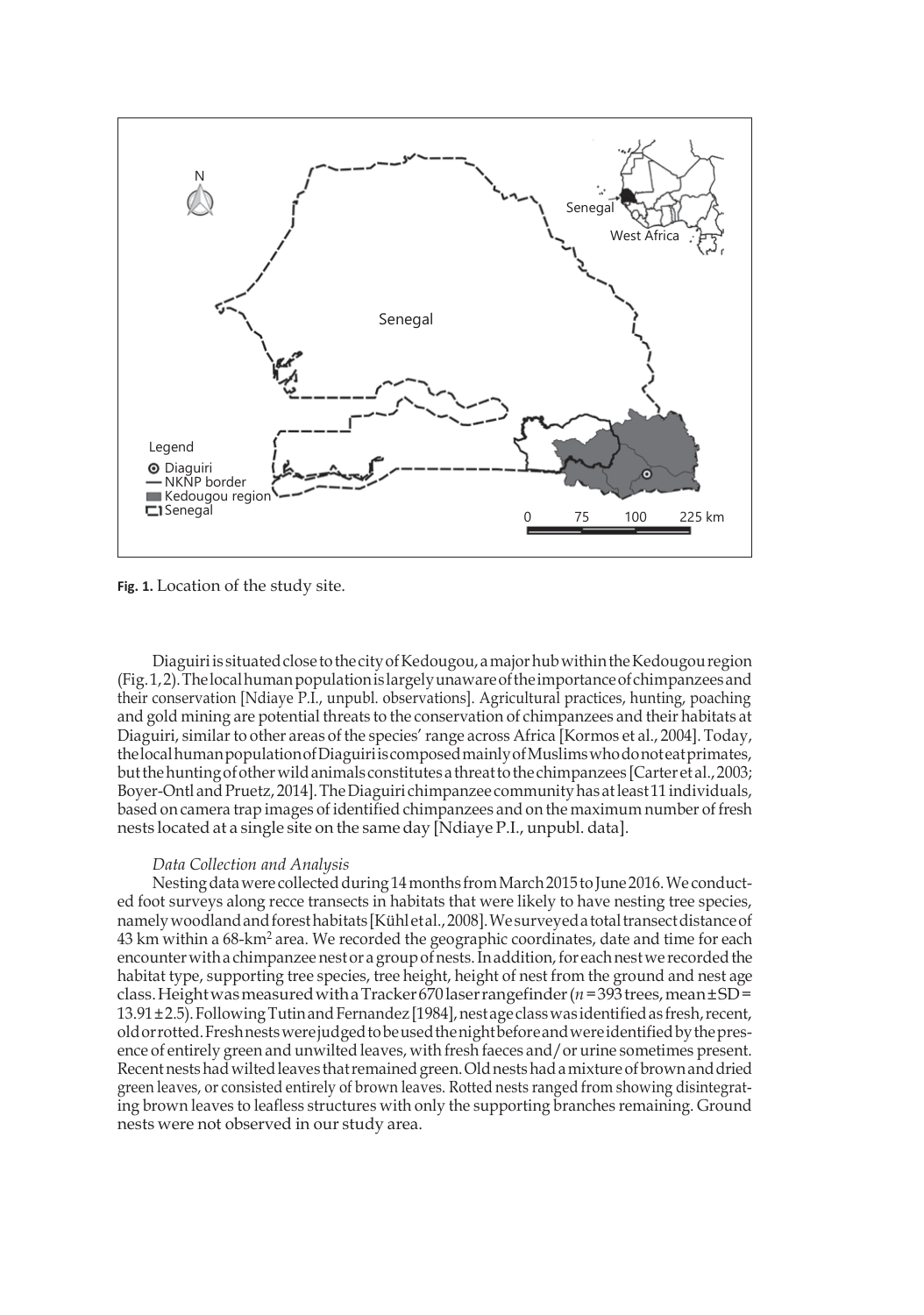

**Fig. 2.** Map of the study site and distribution of observed chimpanzee nests.

To assess the availability of nesting tree species and species preference by chimpanzees, we conducted vegetation surveys at nesting sites and along the recce transects. We identified and recorded all trees with a diameter at breast height ≥10 cm that could potentially support chimpanzee nests within a total of 21 quadrats each measuring 20 × 20 m (each quadrat area = 400 m², 8,400 m² total quadrat area). All quadrats were located along recce transects where chimpanzee nests had been observed. The relative abundance of each species was calculated in order to identify common and rare tree species. We tested for a preference in nesting tree species by comparing the proportion of nests in each tree species with relative abundance using a regression analysis. A tree species was consideredpreferredwhenitwasusedatasignificantlyhigherratethanitsrelativeabundance.

To determine the nest decay rate at Diaguiri, we marked a total of 109 fresh nests (*n* =52 in woodland, *n*=57 ingallery forest) and monitoredeach one monthly for 7 months from December 2015 to June 2016. This monitoring period began during the early-middle dry season and ended during the early wet season after the nests had completely disintegrated.

We performed statistical tests in R (version 3.3.0) software to test for nesting tree preference and to evaluate the relationship between nest and tree heights using regression and correlation analyses.

#### **Results**

*Location of Nests and Nesting Tree Species Preference*

We recorded a total of 871 chimpanzee nests including 129 fresh (14.8%), 128 recent (14.7%), 398 old (45.7%) and 216 (24.8%) rotten nests. We encountered 20 nests/km of transect on average. Nests were often located on the edges of gallery forests and in woodlands near tributaries of the Gambia River (Fig. 2).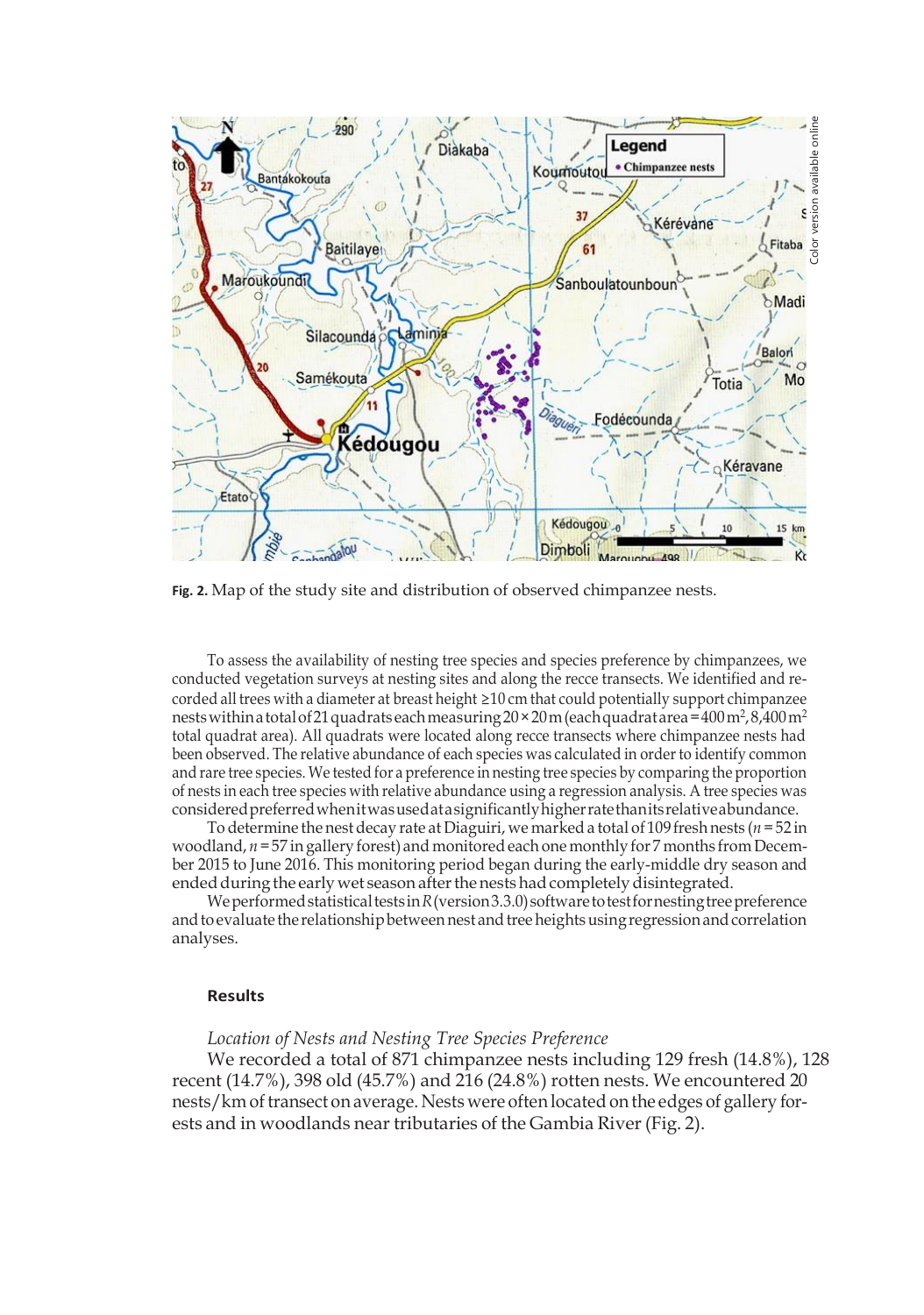

Fig. 3. Preferred tree species bearing chimpanzee nests in accordance with the abundance of the tree species in the studysite.

Chimpanzees used at least 17 tree species to construct sleeping nests and 78.5% of nests were associated with 5 tree species, including the Proteacea *Pterocarpus erinaceus*(26.1%), the Annonacea *Anogeissusleiocarpus*(19.1%), the Dilleniacea *Diospyrosmespiliformis*(13.6%), the Hymenocardiacea *Khaya senegalensis*(10.3%) and the Hernandiacea *Hexalobus monopetalus*(9.4%). The remaining 21.5% of nests in our sample were associated with 12 other species (Fig. 3). We monitored 642 trees and vines within sample quadrats. Within this sample, we identified 40 tree species, and chimpanzee nests were observed in only 17 tree species (Fig. 3). Seven of these 40 tree species comprised 90.8% of the sample, namely *Terminalia macroptera* (25%), *Diospyros mespiliformis* (18%), *Hexalobus monopetalus*(14%), *Pterocarpus erinaceus*  (10%), *Combretum glutinosum* (8.5%), *Anogeissusleiocarpus*(8%) and *Detarium microcarpum* (7.3%). The regression analysis showed no significant relationship between trees species preference and tree species abundance  $(r = 0.39; df = 15; p = 100)$ 0.1172).

# *Nesting Height Classes*

The majority of nests were between 6 and 15 m above the ground (78%). Mean nestheight±SDwas10.9±1.7mwitha rangeof1–15m.Morethanhalfofthenesting tree species (65.5%) were 11-20 m in height, while a quarter of these trees were between 6 and 10 m (Fig. 4). These data suggest that the chimpanzees of Diaguiri have a nesting height preference, as 43.3% of nests were made within the middle of the crown. Nest height was significantly correlated with tree height  $(r=0.874491, df=$ 391, *p* < 0.001; Fig. 5).

## *Nest Decay Rate*

We monitored 109 of the original 129 fresh nests until they completely deteriorated(Table1).Onaverage,120–130dayspassedbeforefreshneststransitionedto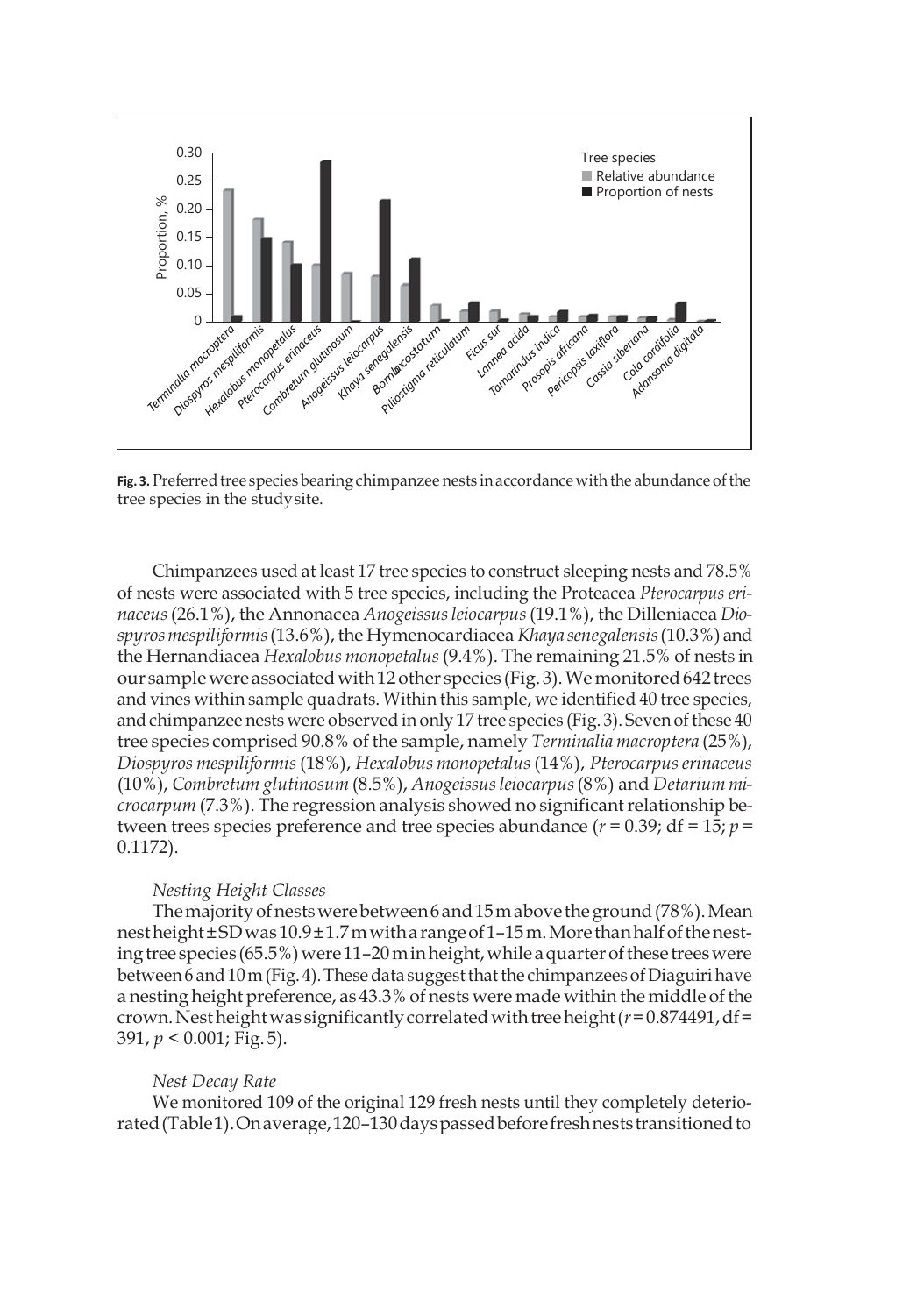

**Fig. 4.** Nest height classes in accordance with the height classes of the trees bearing nests.



**Fig. 5.** Relationship between nest height and tree height.

the old stage, and 176–186 days passed before a fresh nest was reclassified as rotten. The interval from fresh to rotten was shorter in gallery forests (mean $\pm$ SD: 176.5 $\pm$ 0.71 days) than in woodlands (mean:  $184 \pm 2.83$  days).

# **Discussion**

The presence of fresh and recent nests (29.5% of total nests) during the study demonstrates that chimpanzees regularly used the Diaguiri study area. The selection of nesting site, nest height and nest-bearing trees by chimpanzees described by several authors [Basabose and Yamagiwa, 2002; Furnichi and Hashimoto, 2004; Stanford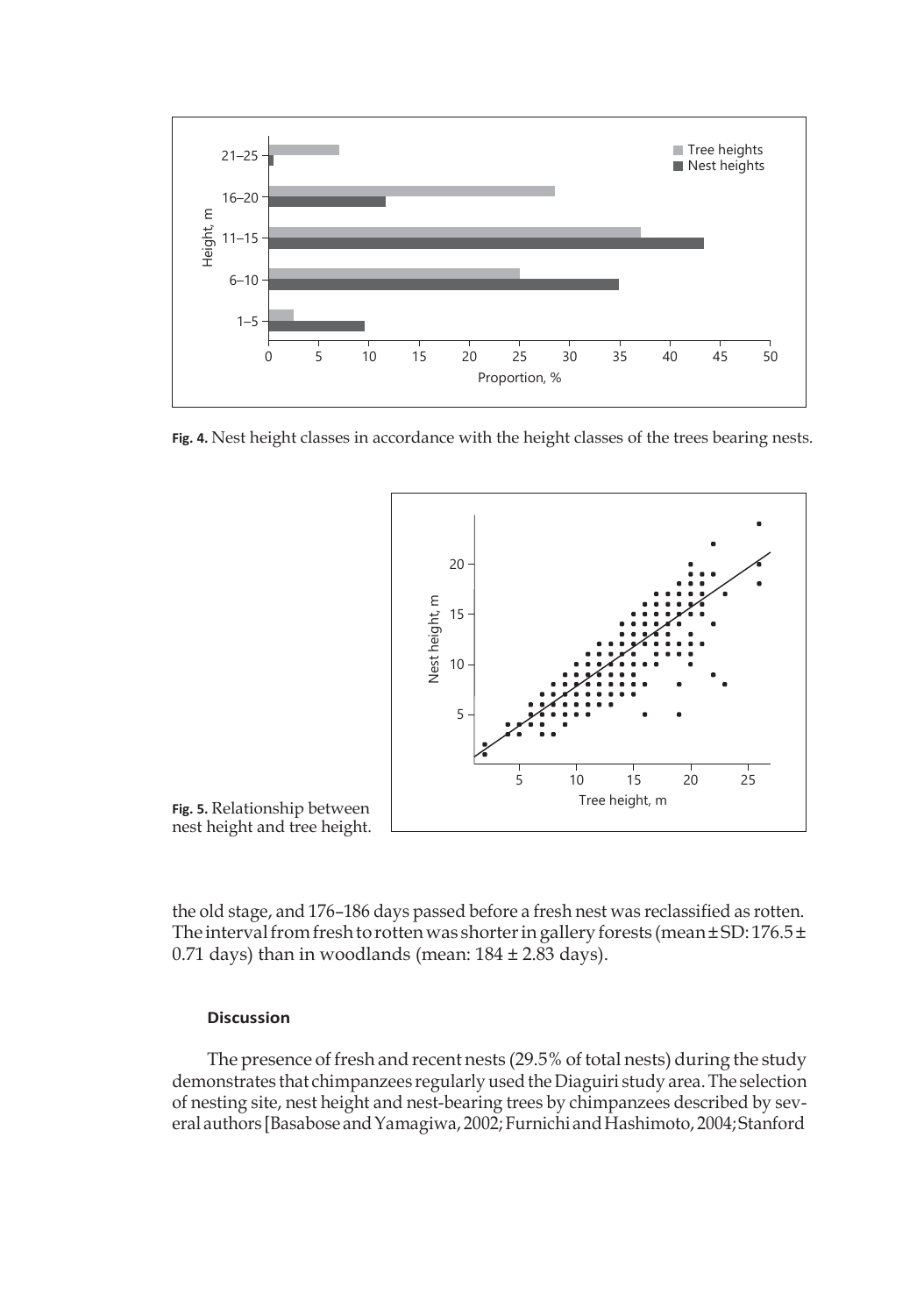| Site            | Localisation (UTM) |          | Marked     | Habitat type         | Fresh | Old      | Rotting  |
|-----------------|--------------------|----------|------------|----------------------|-------|----------|----------|
|                 | longitude          | latitude | nests, $n$ |                      | nest  | nest     | nest     |
| Parawol Manga 1 | 824692             | 1393692  | 30         | Woodland             | 1 day | 130 days | 186 days |
| Parawol Manga 2 | 824200             | 1393551  | 24         | Gallery forest 1 day |       | 120 days | 176 days |
| Diaguiri        | 175121             | 1394238  | 22         | Woodland             | 1 dav | 124 days | 182 days |
| Diabatama       | 824807             | 1391106  | 33         | Gallery forest 1 day |       | 121 days | 177 days |

**Table 1.** Nest decay rate (number of days)

The number of days indicates the time before fresh nests deteriorated to old nests or to rotting nests independent of tree species. UTM, Universal TransverseMercator.

and O'Malley, 2008; Koops et al., 2012; Hernandez-Aguilar et al., 2013; Ndiaye et al., 2013b; Hakizimana et al., 2015] are also illustrated in the nesting behaviour of chimpanzees in Diaguiri. In this area, chimpanzees most often nested in woodland and grassland with isolated trees, while in Assirik, within the NKNP, chimpanzees nested less frequently in these habitats [Pruetz et al., 2008]. In Diaguiri, chimpanzees make their nests most often in the gallery forests, and the 5 most used nesting tree species are, in order of preference, *Pterocarpus erinaceus, Anogeissusleiocarpus, Diospyros mespiliformis,Khayasenegalensis*and*Hexalobusmonopetalus.*Thesedataprovideimportant information for chimpanzee conservation programmes. According to the IUCN 2017 Red List of Threatened Species, *K. senegalensis* is a vulnerable species. *P. erinaceus,A.leiocarpus*and*D.mespiliformis*havenotyetbeenassessedfortheIUCN 2017 Red List but are in the catalogue of life (www.iucnredlist.org). Thus, the preference of these tree species by chimpanzees for nest building and their conservation status are good arguments for the authorities responsible for managing natural resources to revise the laws. The exploitation of these tree species in Senegal is permissible today (see www.eaux-forets.sn) and must be a threat to the conservation of chimpanzees in this region. Analysis of the abundance of the plant species likely to be selected by chimpanzee for nesting is consistent with a preference for *P. erinaceus* and *A. leiocarpus.*Thesetwospeciesboreabout45%ofnestsinoursamplebutrepresented10 and  $8\%$  of the tree species in the study site, respectively. A similar result has been described in Kibira National Park in Burundi were most of the nests were constructed in *Parinariexcelsa* and*Carapa grandiflora,* with the former being a tree species thatoccurred at a relatively low density (2 trees/ha), but bore 15.5% of all nests in this area [Hakizimana et al.*,* 2015]. In contrast, the most abundant species (42 trees/ha), supported only 9.6% of allnests.

Nesting behaviour is associated with the physical characteristics of nesting trees. Nest and tree heights are positively correlated. The chimpanzees of Diaguiri show nesting height preferences. Nest height was significantly lower than the mean height of nestingtrees.Diaguirichimpanzeesbuiltmostoftheirnestsbetween6and15mheight, below the top of the nesting tree crown. Thus, nest heights in Diaguiri (mean height = 10.9 m with a range of 1–25 m) exhibit some differences from Fongoli and Mont Assirik, Senegal [Pruetz et al., 2008]. Chimpanzees at Fongoli nest lower in trees (mean nesting height = 8.6 m). In Assirik, the mean nesting height was  $13.55 \pm 4$  m. Pruetz et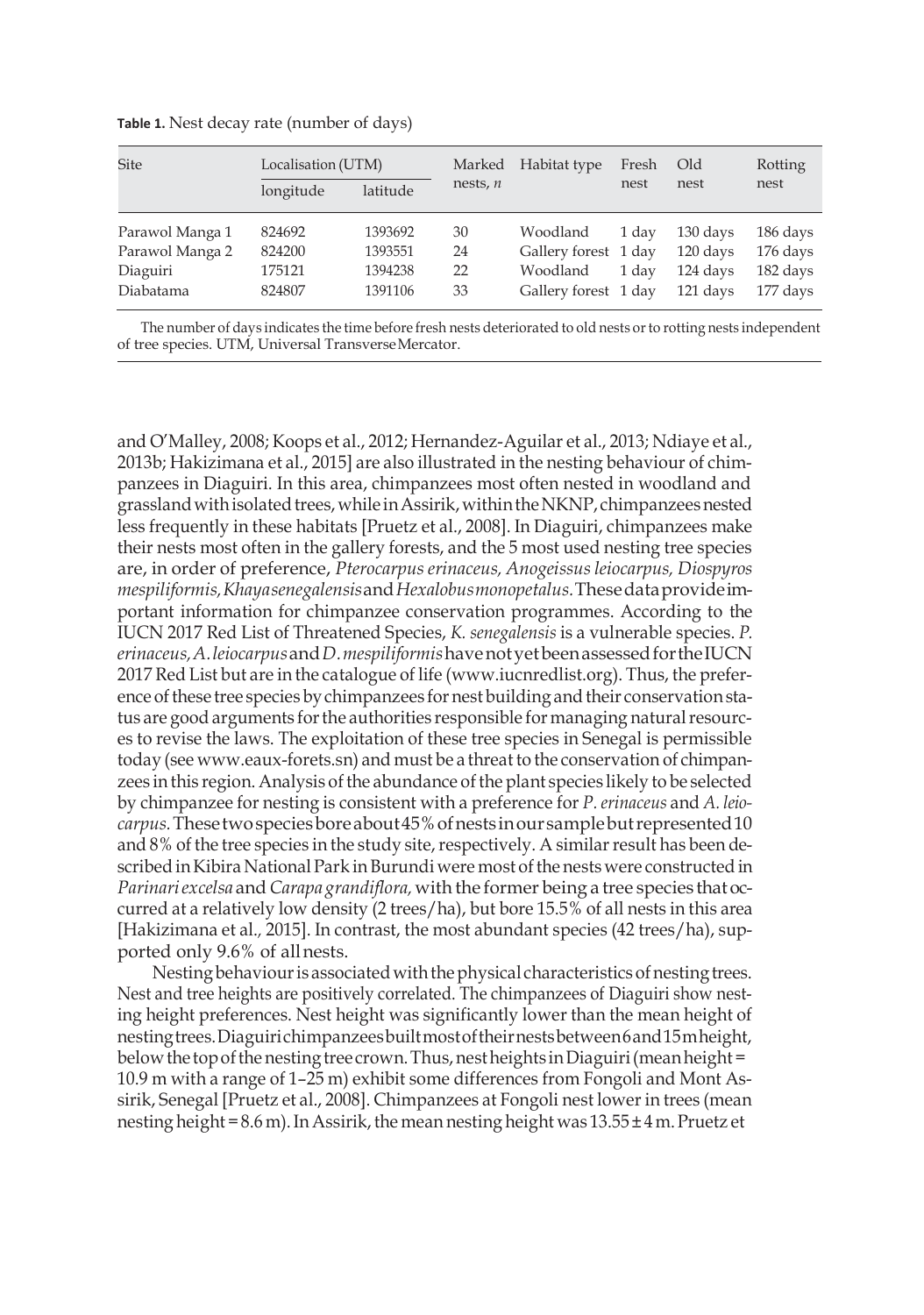al. [2008] think that the absence of predators in Fongoli accounts for the differences in nesting heights. Mean nest height is 12.11 m at Kibira National Park in Burundi, and the majority of nests occurred between 5 and 15 m in height [Hakizimana et al., 2015]. According to most authors, most nests are built in the middle segment of the crown [e.g.,Hernandez-Aguilar, 2006;Koops et al., 2012;Hakizimana et al., 2015].

Nest decay rate varies with great ape species, nesting tree species, forest type and abiotic parameters such as rainfall, altitude, temperature, soil type and pH [Buij et al., 2003;Ancrenazetal.,2004;WalshandWhite,2005;Marshalletal.,2006;Kühletal., 2008;Mathewsonetal.,2008].Thenestdecayrateis91.22daysatTaï(Côted'Ivoire) [Kouakou et al., 2009], 90 days at Goualougo (Congo) [Morgan et al., 2006], 111 days in Kibale (Uganda) [Plumptre et al., 2003], 106 days at Lopé (Gabon) and 114 days at Belinga (Gabon) [Kühl et al., 2008], 221 days at Fouta Djallon (Guinea Conakry) [Kühl et al., 2008], 293.9 days in Guinea-Bissau [Carvalho et al., 2013] and in Issa (Ugalla, Tanzania) 139.2 days in woodland and 118 days in gallery forest [Stewart et al.,2011].WereportforthefirsttimenestdecayratesforSenegal.Inthedryseason, nests transition from fresh to old in about 4 months and become rotten at about 6 months after they have been first constructed. Furthermore, we found a slight difference in the nest decay rate between woodland and gallery forest. Nest decay rate is lower in woodland and higher in gallery forest. This difference could be associated withdifferences innestingtreespeciesbetweenhabitats, as*A.leiocarpus*and*P.erinaceus*occurred more often in woodland, and *Mytragina inermis* and *D.mespiliformis* were found more often in gallery forest. More research is needed in order to evaluate this hypothesis. In addition, all of the nests in our sample fully disintegrated after the rainy season, likely due to the forces of the rain and wind.

### **Conclusion**

This work provides the first data on chimpanzee nesting behaviour and ecology inDiaguiri.Inthis site, chimpanzeenests are oftenlocatedonthe edge of gallery forests and in woodlands near tributaries of the Gambia River. Chimpanzees useatleast17plant species toconstruct sleepingnestsbut3ofthem,namely*Pterocarpuserinaceus, Anogeissusleiocarpus* and *Diospyros mespiliformis*, are most used. They prefer to build nests within the middle of the crown. New data on nest decay ratearealsoprovided.Nestdecayrateis fasteringalleryforests thaninwoodland habitats. Also, nest height is significantly correlated with tree height in Diaguiri, and the mean height in this site is  $10.9$  m. We think that these data are very useful for managing the habitat of the Critically Endangered subspecies of chimpanzee and to inform a local action plan for the conservation and management of the savanna chimpanzee.

### **Acknowledgements**

WethanktheMinistèredel'EnseignementSupérieuretdelaRechercheScientifiqueduSénégal who provided funding for this work through the FISRT programme, the local populations of Diaguiri and the Department of Eaux et Forêts of Kedougou. We would like to thank Cheikh Loucoubar and Maryam Diarra ofthe Groupe de Biostatistique, bio-informatique et modélisation, Institut Pasteur, Dakar, for their help with the statistical analysis.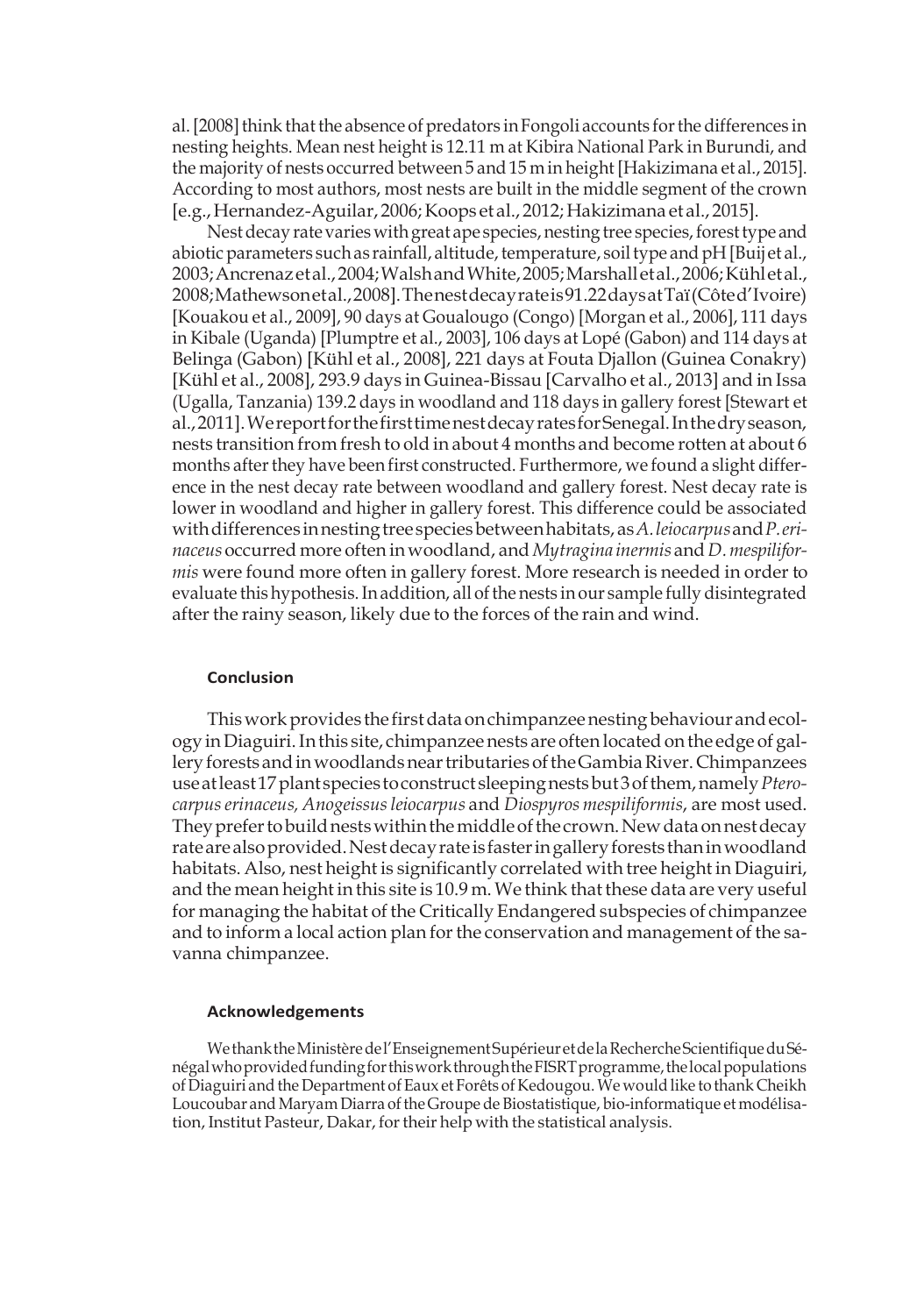# **Disclosure Statement**

There are no conflicts of interest.

### **References**

- Agence Nationale de l'Aviation Civile et de la Météorologie du Sénégal (ANACIM) (2015). Données climatiques de la region de Kédougou de 1985 à 2014.
- Ancrenaz M, Calaque R, Lackman-Ancrenaz I (2004). Orang-utan (*Pongo pygmaeus*) nesting behaviour in disturbed forest (Sabah, Malaysia): implications for nest census. *International Journal of Primatology* 25: 983–1000.
- Badji L, NdiayePI, Lindshield SM,Ba CT, Pruetz J(2018). Savanna chimpanzee (*Pantroglodytes verus*) nesting ecology at Bagnomba (Kedougou, Senegal). *Primates* 59: 235–241*.*
- Basabose AK, Yamagiwa J (2002). Factors affecting nesting site choice in chimpanzees at Tshibati, Kahuzi-Biega National Park: influence of sympatric gorillas. *InternationalJournal of Primatology* 23: 263– 282.
- Boyer-OntlK,PruetzJD(2014).Givingtheforesteyes:thebenefitsofusingcameratrapstostudyunhabituatedchimpanzees (*Pantroglodytesverus*)in Southeastern Senegal.*InternationalJournal ofPrimatol*ogy 35: 881–894.
- BrownlowAR,PlumptreAJ,ReynoldsV,WardR(2001).Sourcesofvariationinthenestingbehaviorof chimpanzees (*Pantroglodytesschweinfurthii*)intheBudongo forest,Uganda.*AmericanJournalfor Primatology* 55: 49–55.
- BuijR,SingletonI,KrakauerE,vanSchaikCP(2003).Rapidassessmentoforangutandensity.*Biological Conservation* 114: 103–113.
- Carter J, Ndiaye S, Pruetz J, McGrew WC (2003). Senegal. In *West African Chimpanzees: Status Survey and Conservation Action Plan* (Kormos R, Boesch C, Bakarr MI, Butynski TM, eds.), pp 31–39. Gland, IUCN - World Conservation Union.
- CarvalhoJS(2014).*ConservationStatusoftheEndangeredChimpanzee(*Pantroglodytesverus*)inLagoasde CufadaNational Park (Republic of Guinea-Bissau).*PhDthesis,Universidade deLisboa.
- Carvalho JS,MarquesTA,VicenteL(2013).Population statusof*Pantroglodytesverus*inLagoasdeCufada National Park, Guinea-Bissau. *PLoS One* 8: e71527.
- CarvalhoJS,MeyerCF,VicenteL,MarquesTA(2015).Wheretonest?Ecologicaldeterminantsofchimpanzee nest abundance and distribution at the habitat and tree species scale. American Journal of *Primatology* 77: 186–199.
- Dutton P, Moltchanova E, Chapman H (2016). Nesting ecology of a small montane population of the Nigerian/Cameroonchimpanzee(*Pantroglodytesellioti*)inNigeria.*FoliaPrimatologica*87:361–374.
- Furnichi T, Hashimoto C (2004). Botanical and topographical factors influencing nesting-site selection by chimpanzees in Kalinzu forest, Uganda. *International Journal of Primatology* 25: 755–764.
- Hakizimana D, Huynen M-C (2013). Chimpanzee (*Pan troglodytes schweinfurthii*) population density and abundance in Kibira National Park, Burundi. *Pan Africa News* 20: 16–19.
- Hakizimana D, Buckers AH, Brotcorne F, Huynen M-C (2015). Characterization of nest sites of chimpanzees (*Pan troglodytesschweinfurthii*)in Kibira NationalPark, Burundi. *AfricanPrimates* 10: 1–12.
- Hernandez-Aguilar RA (2006). *Ecology and Nesting Pattern of Chimpanzees (*Pan troglodytes*) in Issa, Ugalla, Tanzania.* PhD thesis, University of Southern California, Los Angeles.
- Hernandez-Aguilar RA (2009). Chimpanzee nest distribution and site reuse in a dry habitat: implications for early hominin ranging. *Journal of Human Evolution* 57: 350–364.
- Hernandez-Aguilar RA, Moore J, Stanford CB (2013). Chimpanzee nesting patterns in savanna habitat: environmental influences and preferences. *American Journal of Primatology* 75: 979–994.
- Hoogveld J (2013). *Using Field Data Collected by Local People to Expand the Knowledge of a Large Chimpanzee* (Pan troglodytes verus) Population in the Boé Region of Guinea Bissau. MSc thesis, Radbond University, Nijmegen.
- Humle T, Boesch C, Campbell G, Junker J, Koops K, Kuehl H, Sop T (2016). *Pan troglodytes* ssp. *verus*  (errata version published in 2016). The IUCN Red List of Threatened Species 2016: e. T15935A102327574[. http://dx.doi.org/10.2305/IUCN.UK.2016-2.RLTS.T15935A17989872.en](http://dx.doi.org/10.2305/IUCN.UK.2016-2.RLTS.T15935A17989872.en) (accessed June 16, 2018).
- Koops K, McGrew WC, De Vries H, Matsuzawa T (2012). Nest-building by chimpanzees (*Pan troglodytes verus*) at Seringbara, Nimba Mountains: antipredation, thermoregulation, and antivector hypotheses. *International Journal of Primatology* 33: 399–401.
- Kormos R, Boesch C (2003). *Regional Action Plan for the Conservation of Chimpanzees in West Africa.* IUCN/SSC Action Plan. Washington, Conservation International.